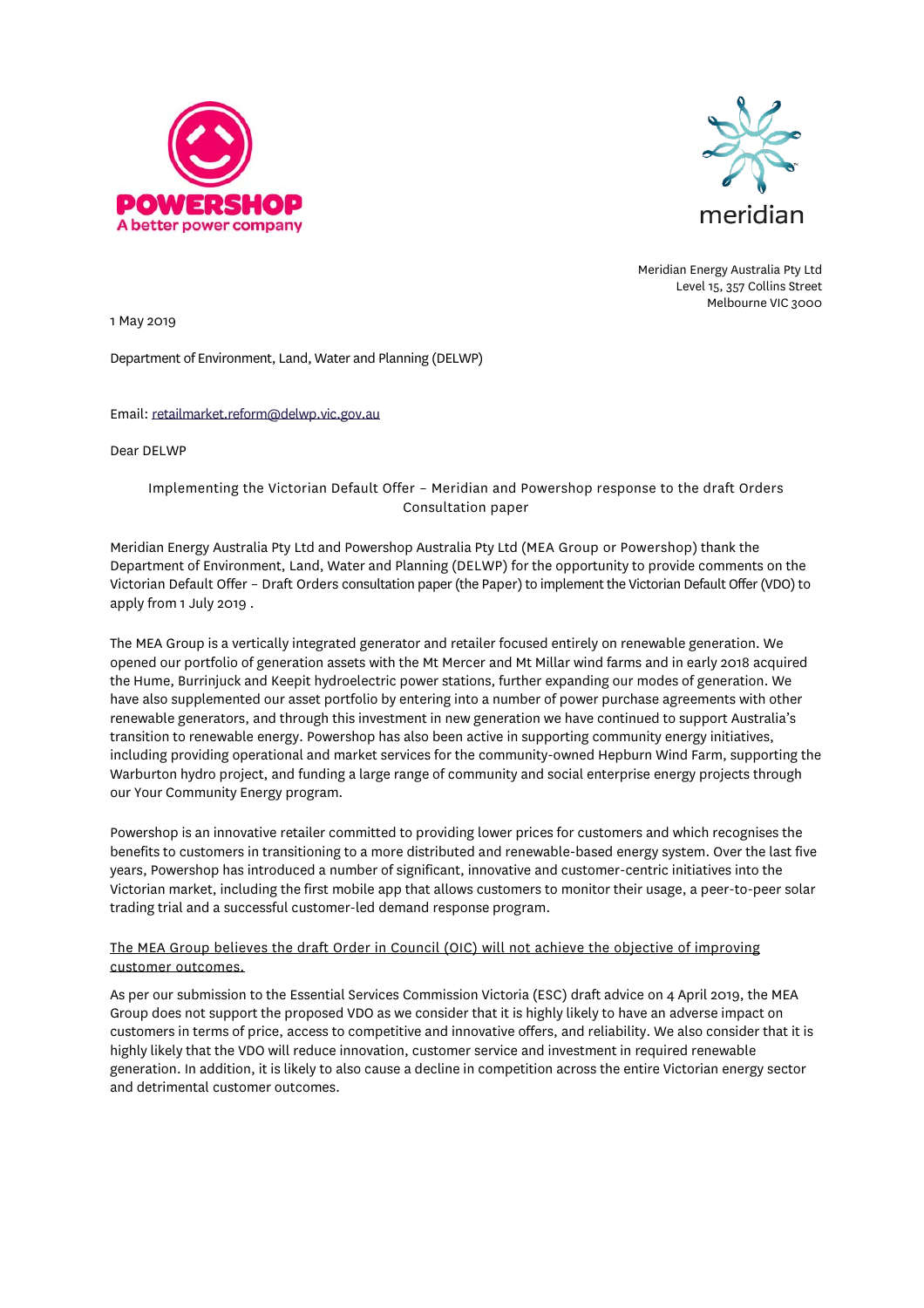The MEA Group would support Victoria adopting the Federal government's Default Market Offer (DMO) in place of the VDO. This approach was recommended in an economic analysis report released by Craig Emerson Economics which "recommended that the ESC and the Victorian Government delay consideration of the VDO and work with the Commonwealth on the design and implementation of the DMO".[1](#page-1-0)

The Emerson report also advised that the VDO will eliminate basic levels of retail profit, leading to retailers leaving the market and preventing new entrants, which as a consequence would stifle innovation.

The proposed Order in Council (OIC) introduces numerous issues which are likely to be detrimental to customers as reflected above. In particular, we believe that a number of technical and practical complications arise primarily as there has been insufficient time for appropriate consultation with industry and stakeholders. For example, we refer to draft clause 14 (default offer prices to be the reference price for discounts) which was always understood to be implemented by the ESC as part of the Thwaites review response. This consultation process is the first opportunity for industry to fully consult on this issue. Without the usual two-stage transparent and robust consultation process there is likely to be issues missed and unintended consequences borne by customers.

Due to this very narrow consultation period, we support the submission provided by the Australian Energy Council (AEC) to apply a stepped implementation process to comply with the OIC by 1 January 2020. This would allow all participants to implement the OIC requirements in a more measured and appropriate manner and ensure best outcomes are achieved for customers.

We provide our responses to the questions raised in the Paper below.

1. Is the objective in clause 3 of the draft section 13 Order clear and appropriate?

The VDO needs to ensure it only impacts customers that are either unable or unwilling, to engage with the market and are on standing offers. The MEA Group provided in its submission to the ESC's draft advice that this objective needs to appropriately consider the competitive market in accordance with Section 8A of the Essential Services Commission Act 2001. To fully achieve the objective set by the Independent review and consistent with the government's stated policy objectives in the VDO terms of reference provided to the ESC, the MEA Group believes clause 3 should reference the competitive market consistent with the ESC draft advice that the VDO operate 'without impeding the customer benefits experienced by those who are active in the market'.<sup>[2](#page-1-1)</sup>

2. Does clause 6 of the draft section 13 Order adequately give effect to the VDO for the initial period from 1 July 2019 to 31 December 2019?

The MEA Group is concerned that the Government has determined to fix a price for all standing offers and not a cap as advised by the ESC. This may have a number of consequential effects, including that it may no longer be permissible to discount standing offers (requiring customer engagement to sign up to a market offer) and retailers may be prohibited from providing similar discounts to hardship customers. If the ESC advice was premised on standing offers below the price cap not increasing, this advice may now be invalid.

The ESC has acknowledged that it does not expect retailers to increase standing offers to match the VDO. If there is strict adherence to applying the VDO price, customers that currently enjoy discounts off standing offers below the VDO price will see them disappear from 1 July 2019. Consequently, the VDO price will unintentionally impact some customers who were unwilling to engage the competitive market but will now have to.

The MEA Group believes the OIC should be adjusted to only apply to those customers who are above the VDO price, and remove the unintended consequence of affecting all customers below it.

3. Does clause 9 of the draft section 13 Order appropriately reflect the objective of the VDO?

This clause should be made subject to the same consultation process referred above for clause 14. The MEA Group believes that the 42 day requirement for the ESC to determine prices may not be enough time for the ESC to assess the impact of changes to network costs and tariff data on the relevant VDO prices before the start of the regulatory period. We know that under the Commonwealth Draft Code (subject to determination from the AER) the AER will set the Default Market Offer (DMO) prices 56 days in advance of the new regulatory period.

<span id="page-1-0"></span><sup>1</sup> Craig Emerson Economics, Economic consequences of the Victorian Default Offer, April 2019, Page 1

<span id="page-1-1"></span> $2$  Essential Services Commission, Victorian Default Offer to apply from 1 July 2019 - Draft advice, 8 March 2019, page 6.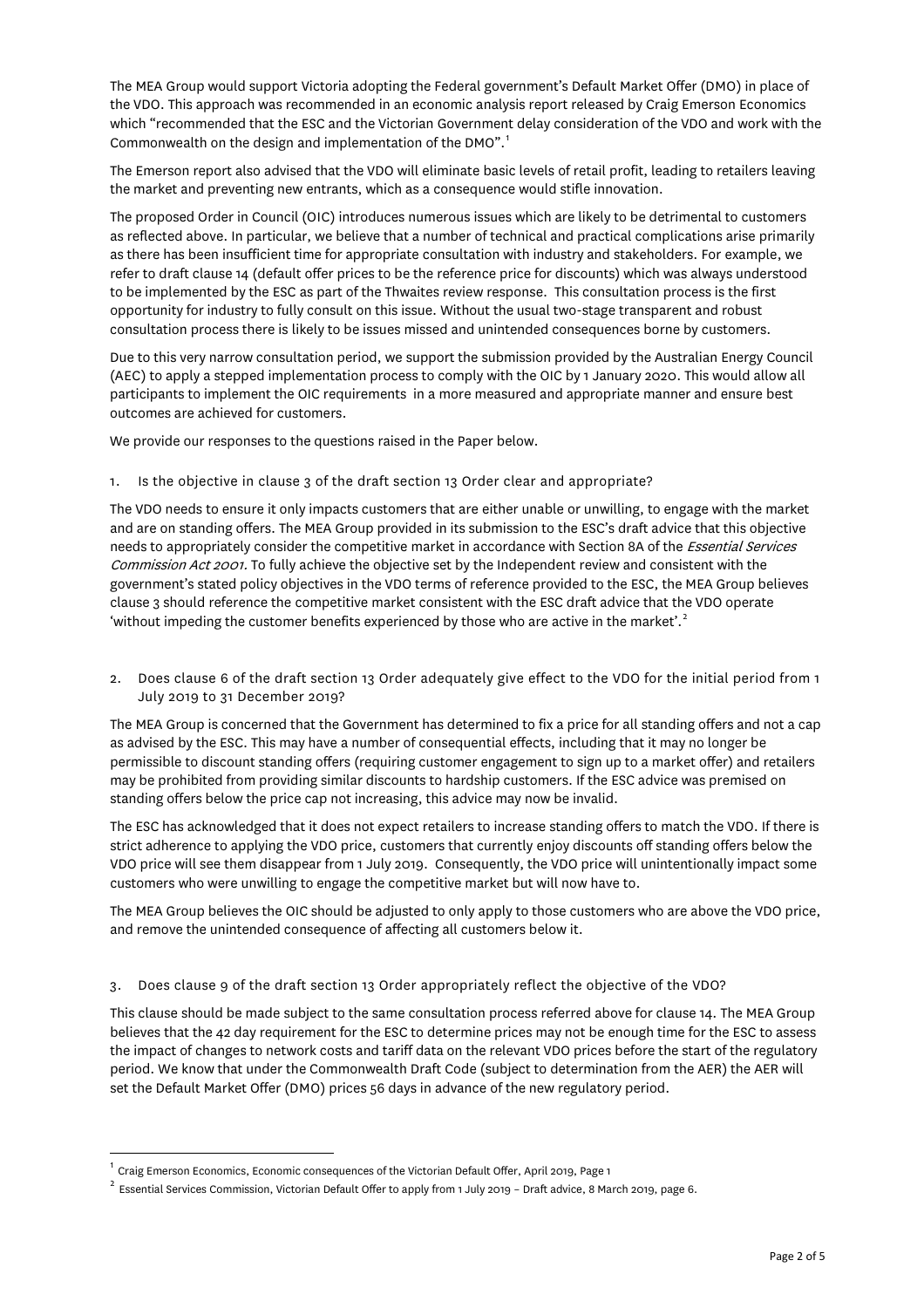As the Emerson report highlights, price determination for Victorian customers can be achieved under the DMO process, providing improved consistency, efficiencies and centralised price determination across the NEM.

Another solution is to remove the gazettal requirement entirely. However, if this clause remains the MEA Group proposes to keep the 42 day requirement but reduce the current mandatory gazettal period of 30 days down to approximately 14 days. This will provide the ESC more time to incorporate relevant changed network tariffs and give retailers time to prepare, produce and arrange relevant gazettal notices.

4. What would be the implications of the alternative option – the VDO continuing to be a flat tariff (or flat tariff with controlled load tariff) only?

There are broader requirements that have not been considered in the design of the VDO. There are obligations for networks to continually develop and implement tools that act as price signals to the market. [3](#page-2-0) Non-flat network tariffs are tools that effectively provide this mechanism.

With flat VDO tariff prices there are no price signals provided to customers to reduce their peak loads. Advice will need to be provided to affected customers that ensure they do not apply assumptions and comparisons of the flat VDO prices to the varied non-flat tariffs that the networks will apply. With the obligation on the network to provide flat and non-flat tariffs, the MEA Group believes the VDO should also cater for such current tariff types.

5. Does the approach and methodology specified in clause 11 of the draft section 13 Order appropriately reflect the objective of the VDO?

The MEA Group proposes amendments to clauses 11(7) and 11(8) of the OIC to insert the words 'prohibit or' before 'require the Commission', providing the opportunity for the ESC to consider a retailer's actual costs and operating margins, as required under the ESC Act.

The ESC has not yet addressed clause 11(2) by confirming the approach and methodology it intends to undertake to best meet the objective of the VDO. MEA suggests appropriate industry consultation must occur prior to confirmation of this approach and methodology.

The MEA Group also notes that this clause has removed the operation of clauses 33(3) (c) and 33(4) of the ESC Act. We understand that this is the Government's position, but we do not agree that it is in the customer's interests, that this change will proceed, even if 'the expected costs of the proposed regulation do not exceed the expected benefits<sup>'[4](#page-2-1)</sup> and that the ESC should not in its 'determination take into account...any trade-offs between costs and service standards'.<sup>[5](#page-2-2)</sup> The ESC should explain why these clauses are no longer required without an effective regulatory substitute. Customers are entitled to and should expect to receive this information which is clearly relevant to the provision of this essential service, to ensure they do not pay more than they should.

The MEA Group believes the ESC cannot deliver on clause 11(3) for VDO pricing determinations to be based on the efficient costs of a retailer if the clause fails to capture all compulsory costs that a retailer will incur as part of doing business "based on the efficient cost to run a retail business". [6](#page-2-3) The MEA Group believes this clause cannot have effect until all material and ongoing costs incurred by a retailer are incorporated.

Our submission to the ESC draft advice was consistent with numerous submissions available on the ESC website supporting our view on costs. The AEC commissioned a report completed by KPMG as part of its submission to the ESC draft advice. The report evaluated the VDO cost estimates and consistent with industry submissions concluded that the approach to estimating the cost stack failed regulatory best practice for setting regulated prices: "the methodologies employed are not consistently transparent, replicable, well accepted or representative of efficient costs faced by retailers in Victoria".[7](#page-2-4)

Specific criticisms of the cost stack include the twelve month hedging strategy and its limitations of capturing current and future volatility in Victorian wholesale prices, utilising MRIM data from large business customers ineligible to the VDO, and using a 40 day price estimation of LGC contracts and purchases when a prudent efficient retailer enters into longer term contracts to hedge its risks.

<span id="page-2-0"></span><sup>3</sup> National Electricity Amendment (Distribution Network Pricing Arrangements) Rule 2014, AEMC 27 November 2014

<span id="page-2-1"></span><sup>4</sup> Clause 33(4)(a) ESCV Act 2001

<span id="page-2-2"></span> $5$  Clause 33(4)(b) ESCV Act 2001

<span id="page-2-3"></span> $^6$  Essential Services Commission Victorian Default Offer to apply from 1 July 2019, Preface, page iii

<span id="page-2-4"></span> $7$  KPMG, A report to the Australian Energy Council, April 2019, Page 8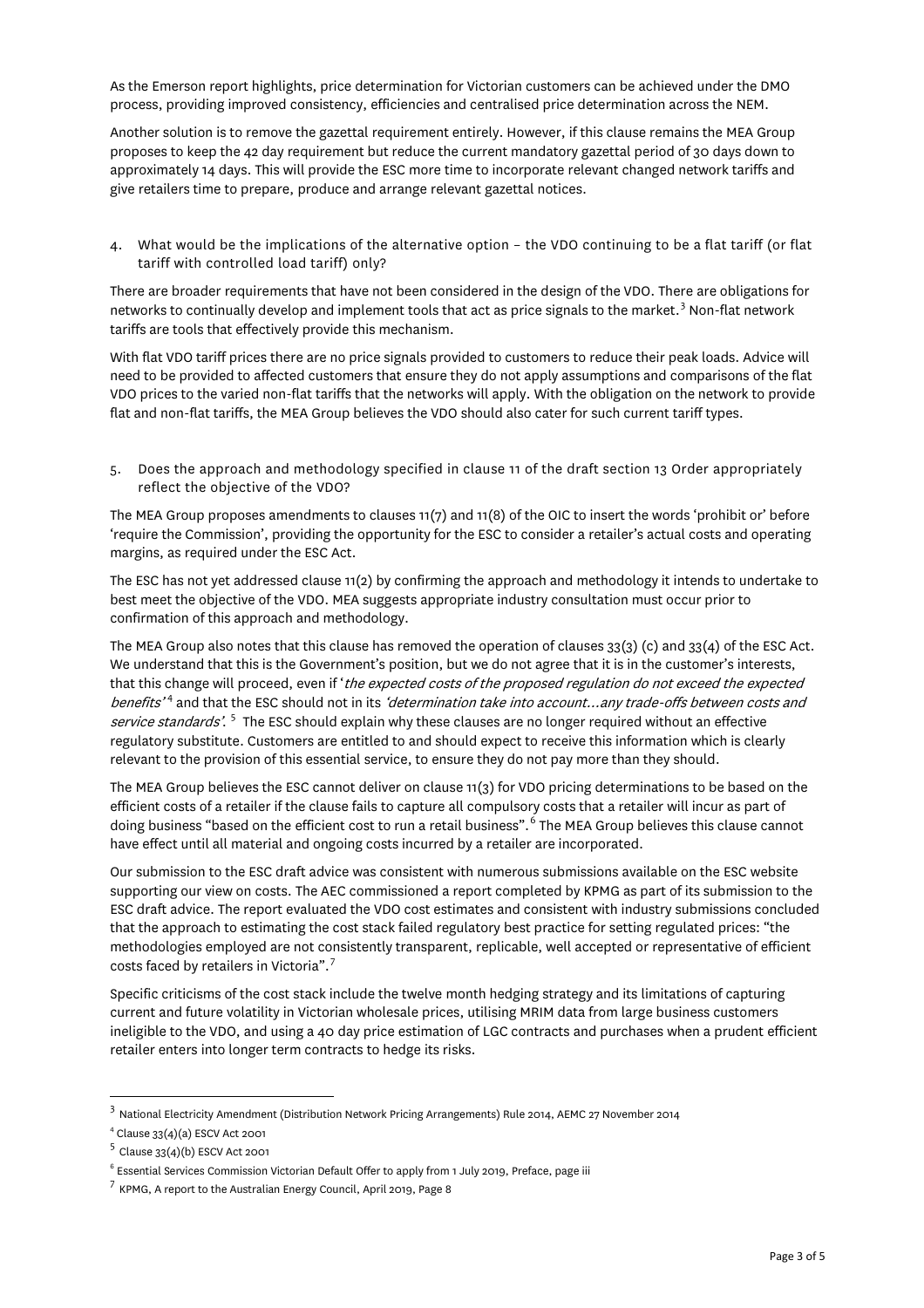The Emerson report also found that if the VDO adopts the current cost stack methodology in the draft advice (to seek the lowest possible VDO), engaged customers, particularly vulnerable customers will incur significant crosssubsidisation risk. To avoid this risk, the report advises a more conservative inclusion of costs should be adopted in order to allow current and newly engaged customers access to widely available competitive and innovative offers and products.

The MEA Group believes adopting the DMO's concept of headroom cross-subsidies in a retailer's cost stack is more appropriate. The VDO excluded headroom believing it represented "excess returns (or profits)"<sup>[8](#page-3-0)</sup> even though the VDO has not defined this. The Emerson report advises that headroom "is a component of the price that attracts new entrants into a market".[9](#page-3-1) The MEA Group agrees with this view, and further supports Emerson's view that a competitive market should be able to earn a normal profit. A normal profit is one that motivates participants to remain in the market and attract new entrants.

By excluding headroom from the VDO, the ESC potentially shuts down competition, despite advice that "governments should not seek to reduce or eliminate normal profits, since these are essential to the functioning of an efficient market".<sup>[10](#page-3-2)</sup>

A further conservative step inclusive of costs is to allow for innovation as part of the customer acquisition and retention costs (CARC). The current VDO locks out innovation as part of the CARC. Submissions to the ESC draft advice advised that a tier two / three retailer regularly allocates time, money and resources to provide customers with products and offers that differ from the larger retailers in order to compete beyond price. Without innovation included in the OIC, the costs that engaged and vulnerable price sensitive customers incur will be higher under the proposed VDO. We also note that innovation has become necessary to cater for various tariff structures that have developed such as the network tariffs referred to above.

Based on the above criticisms, if the VDO does not adopt the DMO, then the MEA Group encourages the Minister and the ESC to undertake a more robust consultation and implementation process, with this clause to come into effect 1 January 2020.

7. Will this approach assist customers to access the VDO? Or would it be preferable to prescribe the wording on bills and if so, what should this wording be?

The OIC fails to define what a 'prescribed customer' is under clause 7(1). The MEA Group would like the definition of a prescribed customer to match only those customers that are unable or unwilling to engage with the retail market and are on a standing offer above the VDO.

The MEA Group believes that referencing a customer's ability to access the VDO on a bill under clause 7(2) is warranted or beneficial only to those customers we have suggested should be prescribed customers under clause 7.1. Morgan Stanley Australia supports this view. Their recent analysis of the Victorian energy market found that the "default offer would probably end up confusing customers, making them more likely to give up hunting for a better deal… Default market offer bill notifications are likely to be confusing, leading to customer inertia in our view".<sup>[11](#page-3-3)</sup>

A retailer will be required to advertise their 'best offer' on each bill from 1 July 2019. Asking a customer to make the distinction between their offer relative to the bill, a potential 'best offer' and then also investigate the VDO will not achieve simplicity for the customer, indeed the opposite may occur. Only when the 'best offer' outcome for a customer is the VDO should this advice about the VDO be provided.

9. Will the approach proposed in clauses 14 and 15 adequately meet the Government's intention to enable discounted offers to be easily compared?

The MEA Group believes clause 14(2) should be amended to remove the word 'benefit'. In a meeting with DELWP chaired by the AEC on 16 April 2019, this reference was acknowledged as an unintended overreach. The clause should refer to 'discount' only.

<span id="page-3-0"></span> $^8$  Essential Services Commission Victorian Default Offer to apply from 1 July 2019, Page 11

<span id="page-3-1"></span><sup>9</sup> Craig Emerson Economics, Economic consequences of the Victorian Default Offer, April 2019, Page 3

<span id="page-3-2"></span><sup>&</sup>lt;sup>10</sup> Craig Emerson Economics, Economic consequences of the Victorian Default Offer, April 2019, Page 4

<span id="page-3-3"></span><sup>&</sup>lt;sup>11</sup> Herald Sun, Power to the big retailers, John Dagge, Melbourne, 23 April 2019, Page 44